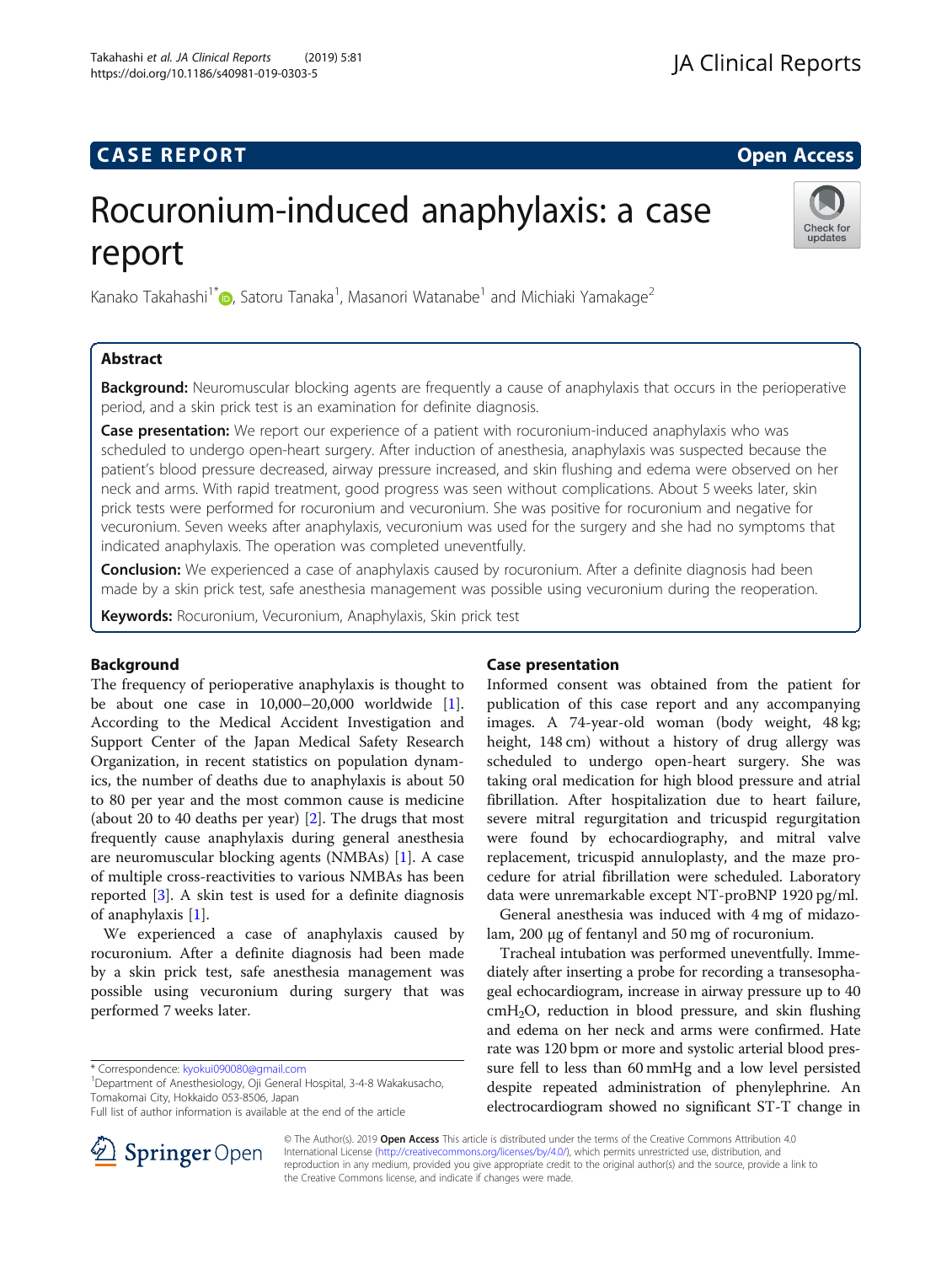atrial fibrillation. With a possible diagnosis of anaphylaxis, we started chest compression and administered 1 mg adrenaline and 1000 mg methylprednisolone approximately 2 min after the onset of symptoms. In consideration of a possible latex allergy, the probe for a transesophageal echocardiogram was removed together with the probe cover, and the urinary catheter was also removed and replaced with a latex-free one. Following the insertion of a catheter into the right internal jugular vein, we started a continuous infusion of noradrenaline at 0.1 μg/kg/min. Although blood pressure and heart rate gradually stabilized approximately 30 min after starting treatment, the planned surgery was suspended. She remained orotracheally intubated and was transferred to the intensive care unit.

No further anaphylactic reaction or other complications occurred, and she was extubated the next day. Two days later, the results of drug-induced lymphocyte stimulation tests (DLSTs) for rocuronium and midazolam were negative.

Five weeks after anesthesia, skin prick test was conducted for rocuronium and vecuronium, following a method reported previously [[1\]](#page-2-0). In brief, undiluted rocuronium and vecuronium (10 and 4 mg/ml, respectively), histamine (positive control) and normal saline (negative control) were prepared. One drop of the allergen was placed on the forearm flexion side, and the skin was punctured through the allergen with a 26 G needle. After 15 min, the diameter of the wheal (mean value of the longest diameter and the diameter perpendicular to the midpoint) was measured, and more than half of the positive control and 3 mm or more of the negative control were judged as positive [\[4](#page-2-0)]. The diameters of the wheals were 9 mm for histamine, 8 mm for rocuronium,

and 0 mm for vecuronium and normal saline, and the results were therefore positive for rocuronium and negative for vecuronium (Fig. 1).

Surgery was performed seven weeks after anaphylaxis. General anesthesia was induced with midazolam, fentanyl, and vecuronium and was maintained with sevoflurane, vecuronium, and intermittent fentanyl. Surgery was completed uneventfully.

# **Discussion**

It has been reported that even without a history of general anesthesia, some people have IgE antibodies of NMBAs, suggesting the involvement of a quaternary ammonium structure common to muscle relaxants [\[1\]](#page-2-0). In our case, anaphylaxis occurred in the first general anesthesia.

Since the surgery was not emergent, it was suspended until definite identification of the antigen for anaphylaxis. Among various methods for diagnostic investigation, in vivo skin tests including prick and intradermal reaction tests remain the gold standard for detection of IgE-dependent allergies; these tests are best done after a delay of 4 to 6 weeks  $[1]$  $[1]$  $[1]$ , when the antibody recovers to a sufficient level. We detected rocuronium, but not vecuronium, as an antigen by prick tests 5 weeks after the onset of anaphylaxis. On the other hand, a DLST 2 days after anaphylaxis was negative for rocuronium, probably due to its high false-negative ratio, particularly in the acute phase [\[5](#page-2-0)].

In our case, since a definite diagnosis was obtained by the skin prick test, no further examination was done, but a basophil activation test (BAT), which has been reported to have high levels of sensitivity and specificity as an in vitro examination, was also considered [[6\]](#page-2-0). A limitation of this study is the lack of measurements of plasma histamine